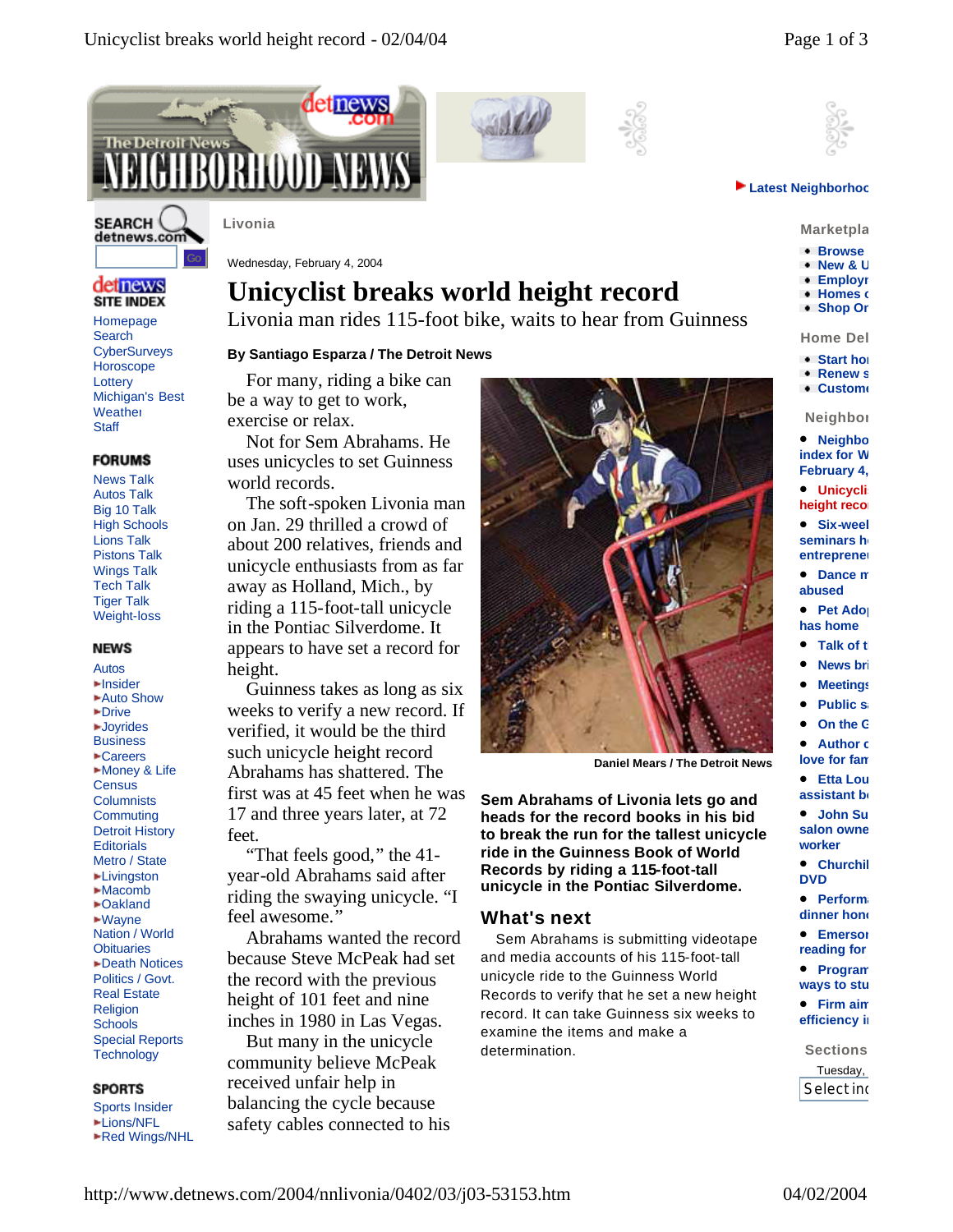- Pistons/NBA
- Shock/WNBA Tigers/Baseball **►MSU**  $-U-M$ More Colleges Golf Guide High Schools Motor Sports **Outdoors** More Sports **Scoreboards**

#### **ENTERTAINMENT**

**Entertainment** Casino Guide Movie Finder Restaurants **\*TV Listings Crossword** 

#### **GREAT LAKES ESCAPES**

- Home
- Destinations Hunt & Fish
- ►On the Water
- **Recreation**

### **HOMESTYLE**

- Homestyle home
- Decorating
- Eats & Drinks ►Recipe Box
- Gardening
- Health
- $Home$
- Improvement
- Home Life
- Home Tech
- Wine Report

#### **PHOTOS**

**Sports** Red Wings Lions Autos Joyrides News **History** 

unicycle were drawn tight and could have helped balance the bike.

So, Abrahams made sure that all lines connected to his unicycle were slack and there were no lines close to him.

Teresa Abrahams, an accomplished unicyclist, was more concerned about her husband's safety than the slack lines as he was lifted to the unicycle via a hydraulic hoist, like the one used in the construction industry.

Although she said before the event that she was not worried, she said afterward she was frightened.

"I have been on board from the beginning and knew he could do it," she said. "It was just a matter of when. Now was his time."

That feat was not an easy one. In addition to balancing himself, Sem Abrahams had to pedal the hefty, 208-pound cycle.

The one-of-a-kind vehicle was created by Kriewall Enterprises, a Romeo-based company that creates prototype parts for the auto industry. The company's owners are unicycle riders and were happy to help create Sem Abrahams' unicycle.

"We are a unicycle family," Ed Kriewall said. "They (Abrahams family) have been a wonderful group of people to know."

Setting the record was not cheap. Sem Abrahams paid about \$20,000 to create the cycle. He is trying to recoup the money through the sale of clothing and other items marking the event.

Sem Abrahams, an engineer,



Copy The D Use of this agreemen Service (up

**Daniel Mears / The Detroit News**

**The vehicle was created by Kriewall Enterprises, a Romeo-based company that creates auto prototype parts.**



**Daniel Mears / The Detroit News**

**Lifted by a hydraulic hoist, Sem**